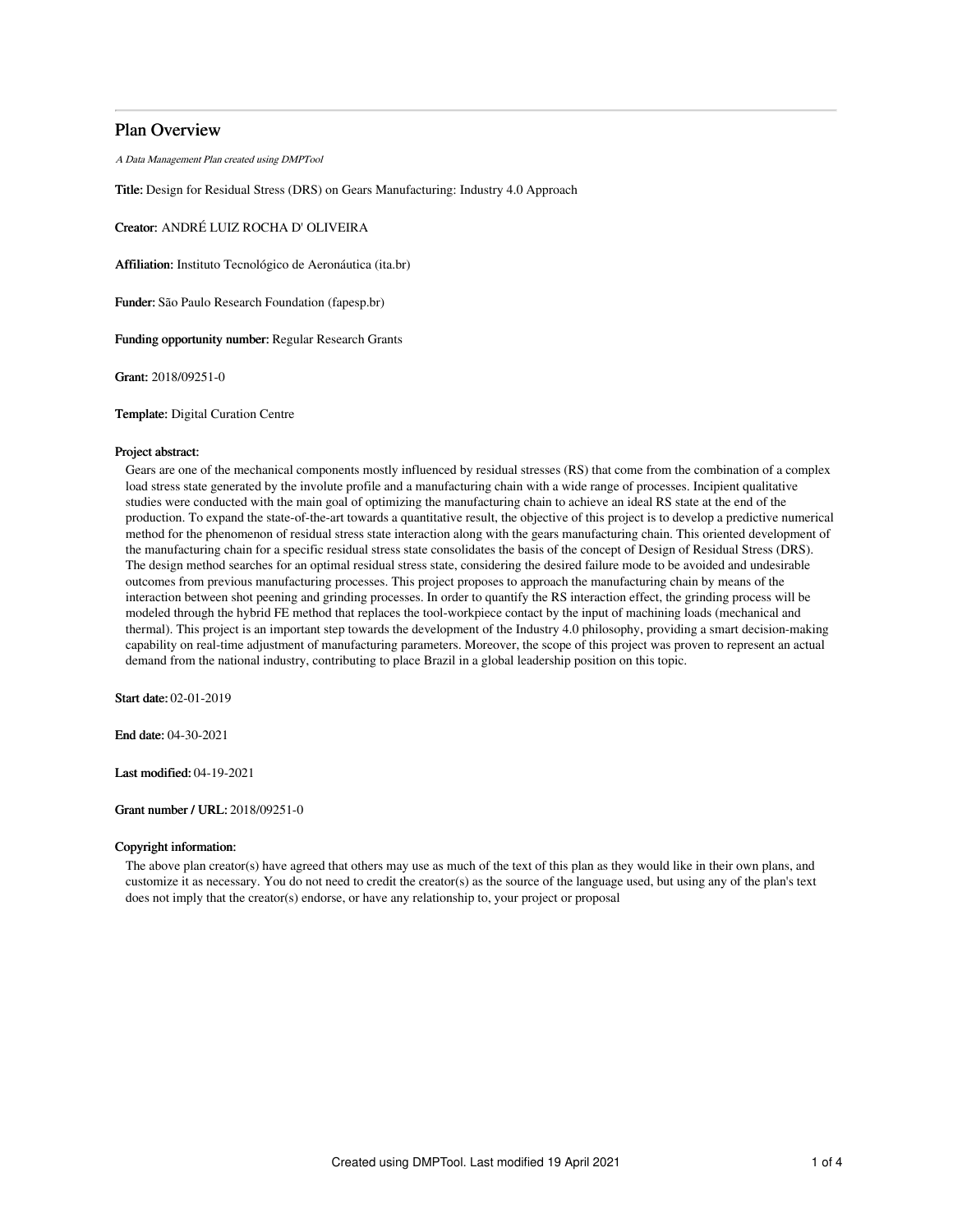# Data Collection

#### What data will you collect or create?

The project generates a huge database of residual stress fields by a Finite Element Software (Abaqus). The manufacturing processes of shot peening and grinding were modeled individually and after their interaction in a gear application.

The shot peening was approached in a simplified case, being compared to the indentation case. The database of indentation was done considering one, two, three, and four indentations, with indentation superposition. The material used in this experimental assessment was SAE 4120. The 3D cloud points are also available. The grinding case was compared directly after the gear manufacturing.

The process' interaction initialized in a simplified case. These simplified cases combined the indentation process (representing the shot peening) and a thermal load (representing the grinding). A reference value for both processes was selected and fluctuations were done. No experimental verification was done.

#### Available dataset:

- Shot Peening Process:
	- 1. Simplified case (Indentation):
		- 1. Powerpoint file (.ppt) with an experimental layout
			- 2. XYZ files (.XYZ) of 3D cloud point of indentations in the following conditions It is possible to open with Excel:
				- 1. Isolated indentations: Four combinations of indentation, with the variation of two parameters (indentation force and indenter diameter) in two levels (high and low)
				- 2. Superposition of indentations: 2 indentations approaching (3 different distances); 3 indentations approaching (3 different distances in an equilateral triangle configuration) and 4 indentations (without approaching, 3 repetitions)
			- 3. Output database file (.odb) of simplified cases Native software: Abaqus
				- 1. The load profile used was identical to the hardness test.
		- 2. Shot peening process:
			- 1. Powerpoint file (.ppt) with process parameters
			- 2. CAD file (.stl) of FZG tooth 3D geometry used
			- 3. Output database files (.odb) of shot peening process Native software: Abaqus
		- 1. 200 impacts; 600 impacts; 1200 impacts.
- Grinding Process (without the initial influence of shot peening)
	- 1. Powerpoint file (.ppt) with process parameters
	- 2. Output database file (.odb) of the grinding process (without shot peening) Native software: Abaqus
- Interaction between manufacturing processes:
	- 1. Simplified case (Indentation + Grinding): 1. Powerpoint file (.ppt) with simulated conditions
		- 2. Output database files (.odb) of simplified cases Native software: Abaqus
			- 1. 25 files, being the indentation load varying from 1800 to 2200 N and the grinding loads varying from 100 to 500 kW. The reference level was considered as 2000 N for the indentation load and 300 kW for the grinding.
	- 2. Gear case (Shot peening + Grinding):
		- 1. Powerpoint file (.ppt) with process parameters from both processes
			- 2. Output database file (.odb) of the grinding process (without shot peening) Native software: Abaqus

#### How will the data be collected or created?

The database was almost fully generated by the finite element software Abaqus, version 2019. The experimental database was generated by surface scanning made in the equipment Alicona Infinite Focus SL.

# Documentation and Metadata

#### What documentation and metadata will accompany the data?

The documentation with experimental parameters as well as manufacturing process' parameters will accompany the available data. These data will be consolidated in a ppt file, with images to be easily readable.

## Ethics and Legal Compliance

#### How will you manage any ethical issues?

There are not any ethical issues to be managed considering the database generated. All the researches are developed during master and doctorate period.

#### How will you manage copyright and Intellectual Property Rights (IP/IPR) issues?

The database and the method developed to assess the manufacturing chain belong to the research group related to the project. The sharing of data will be managed with the participation of Aeronautics Institute of Technology (ITA). The open access to the database will start 6 (six) months after the end of project duration, except in case of possible patents, where the database will be restricted until its use.

#### Storage and Backup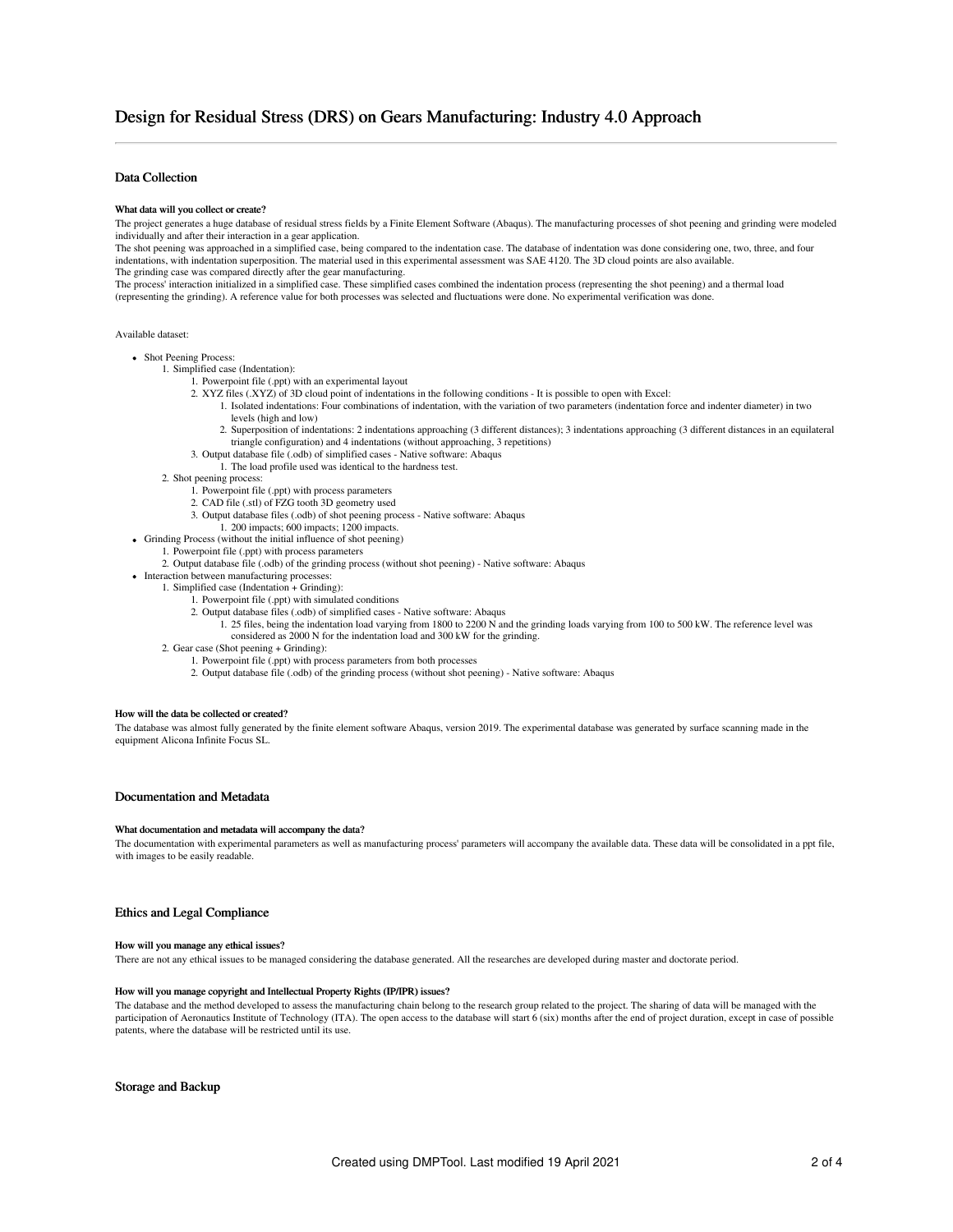#### How will the data be stored and backed up during the research?

The data will be stored in an internal online database, where only the members of the research group will have the access.

### How will you manage access and security?

The storage service and protection offered by Google is the technical service to guarantee access and security. None of supplemental services was used.

# Selection and Preservation

#### Which data are of long-term value and should be retained, shared, and/or preserved?

The data will be available in a long-term period, without any restriction of consultation and use.

## What is the long-term preservation plan for the dataset?

The data will be stored in a cloud file and the link will be available for future download.

### Data Sharing

#### How will you share the data?

During the research and up to the end of the first year after the research period, the data will be shared on-demand. An e-mail must be sent to any member of the research team requesting the available data.

#### Are any restrictions on data sharing required?

The restriction on data sharing is related to the citation. Any outcome that will be linked to the dataset produced during the research must be well cited.

# Responsibilities and Resources

#### Who will be responsible for data management?

The responsible for data management are: André Oliveira and Guilherme Guimarães.

# What resources will you require to deliver your plan?

The resource needed to open most part of the data is the Abaqus software. To open the cloud points, excel could work, but it will not perform well. Therefore, a software to open a large spreadsheet will help the experimental visualization.